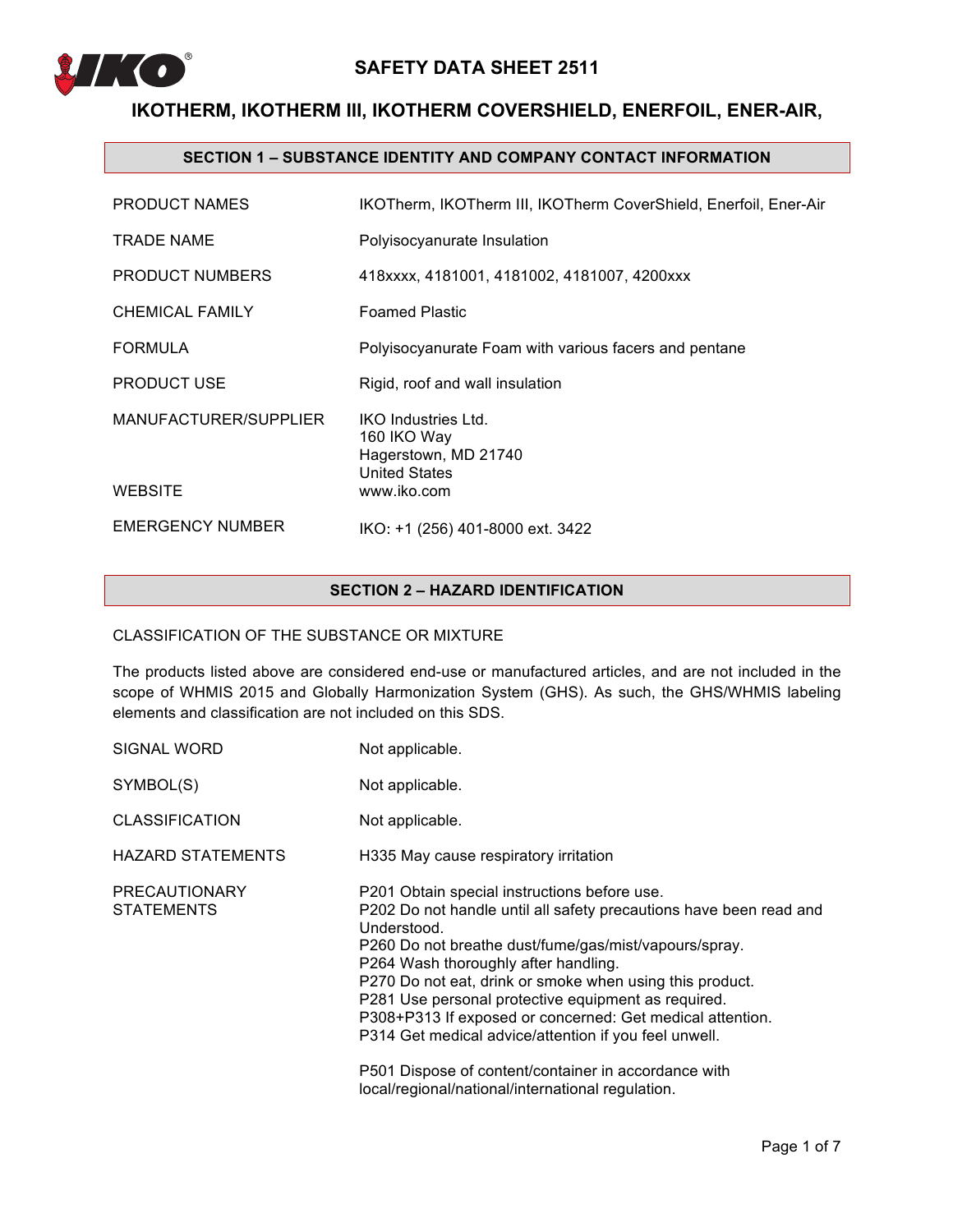

## **IKOTHERM, IKOTHERM III, IKOTHERM COVERSHIELD, ENERFOIL, ENER-AIR,**

NFPA No information available.

HMIS No information available.

## **SECTION 3 – CHEMICAL COMPOSITION AND DATA ON COMPONENTS**

| <b>HAZARDOUS CHEMICAL</b><br><b>NAME</b> | $%$ (w/w) | <b>CAS NUMBER</b> |
|------------------------------------------|-----------|-------------------|
| Polyisocyanurate Foam                    | $10 - 90$ | n/a               |
| Pentane                                  | $2 - 10$  | 109-66-0          |
| Fiberglass                               | 0 - 1     | 65997-17-3        |

| <b>SECTION 4 – FIRST AID</b>         |                                                                                                                                                                                                   |  |
|--------------------------------------|---------------------------------------------------------------------------------------------------------------------------------------------------------------------------------------------------|--|
| <b>INHALATION</b>                    | Remove victim to fresh air. Seek medical attention if symptoms<br>persist.                                                                                                                        |  |
| <b>INGESTION</b>                     | Not expected to be ingested. If ingested: rinse mouth and drink plenty<br>of water. Do not induce vomiting. May cause gastrointestinal irritation.<br>Seek medical attention if symptoms persist. |  |
| <b>SKIN CONTACT</b>                  | Routine first aid treatment for cuts and abrasions from handling.<br>Wash hands with soap and water after handling.                                                                               |  |
| EYE CONTACT                          | Flush affected eye in a stream of water for at least 15 minutes.<br>Consult doctor if eye(s) are inflamed.                                                                                        |  |
| ACUTE AND CHRONIC<br><b>SYMPTOMS</b> | Refer to Section 11, Toxicological Information, for additional<br>information.                                                                                                                    |  |
| <b>MEDICAL ATTENTION</b>             | No information available.                                                                                                                                                                         |  |

**SECTION 5 – FIRE-FIGHTING MEASURES**

EXTINGUISHING MEDIA Water spray, dry chemical, or carbon dioxide.

FIRE FIGHTING This product will burn and should not be left exposed to flames. Under certain fire conditions, combustible gases can be generated, creating rapidly spreading, high intensity flames and dense, black smoke.

FLAMMABILITY Not flammable.

PROPERTIES:

FLASH POINT Not applicable.

FLAMMABLE Not applicable.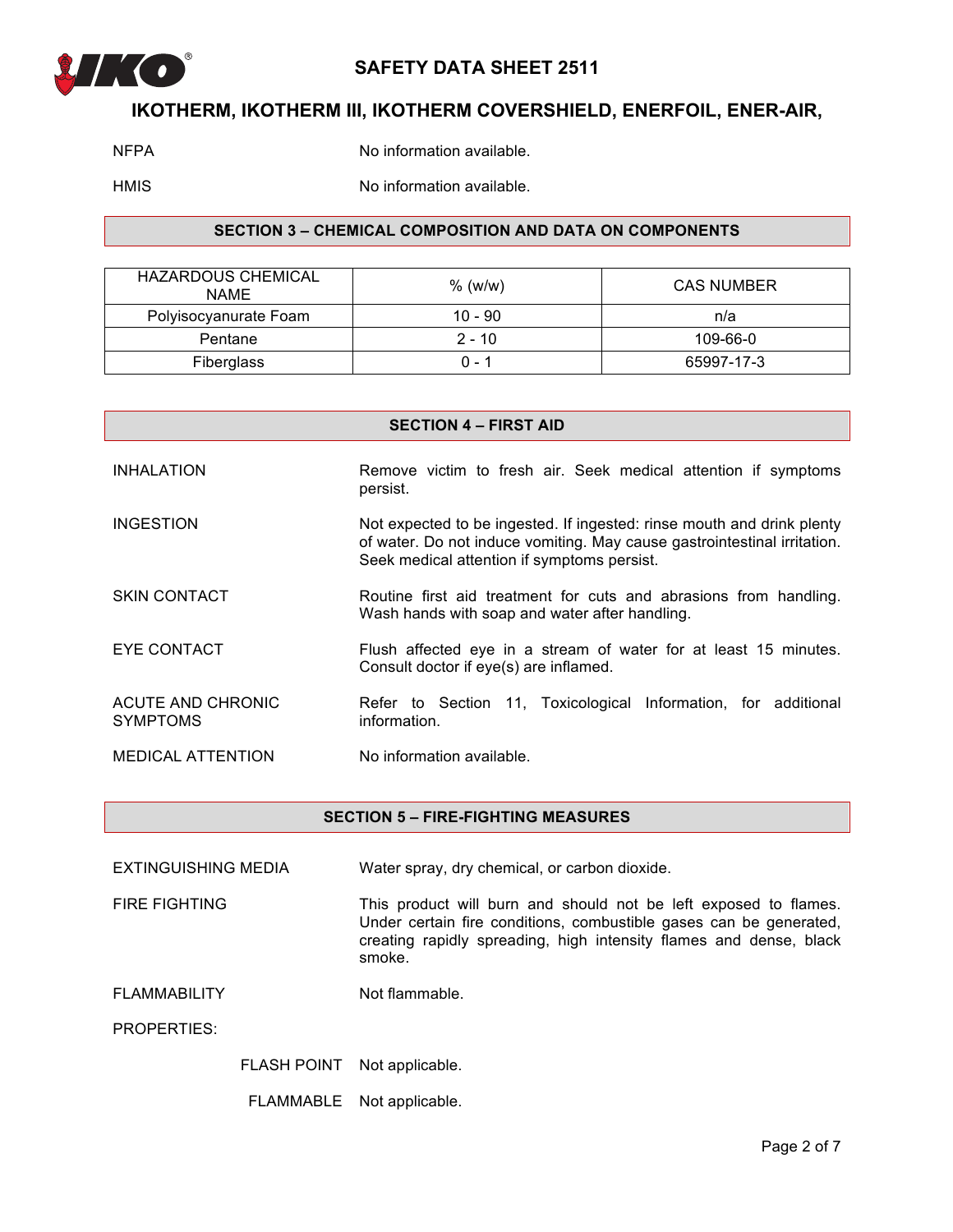

## **IKOTHERM, IKOTHERM III, IKOTHERM COVERSHIELD, ENERFOIL, ENER-AIR,**

LIMITS IN AIR

AUTO IGNITION Not applicable. **TEMPERATURE** 

SPECIAL PPE FOR Use NIOSH approved self-contained breathing equipment when FIRE-FIGHTERS exposed to product flames or fire, as product will emit irritating and potentially toxic fumes on thermal degradation.

### **SECTION 6 – ACCIDENTAL RELEASE MEASURES**

| PERSONAL PRECAUTIONS,<br>PROTECTIVE MEASURES AND<br>EMERGENCY PROCEDURES | Avoid dust generation. Do not dry sweep or use compressed air for<br>cleaning dust. Use vacuum or wet sweeping methods. Use personal<br>protective equipment described in section 8, Exposure Control and<br>Personal Protection. |
|--------------------------------------------------------------------------|-----------------------------------------------------------------------------------------------------------------------------------------------------------------------------------------------------------------------------------|
| ENVIRONMENTAL<br><b>PRECAUTIONS</b>                                      | No information available.                                                                                                                                                                                                         |
| <b>SPILL MANAGEMENT</b>                                                  | Normal housekeeping measures. Pick up large pieces and dispose of<br>in accordance with Local, State, Federal and Provincial regulations.                                                                                         |

#### **SECTION 7 - HANDLING AND STORAGE**

HANDLING PROCEDURE When handling the material, wear the appropriate personal protective equipment described in section 8, Exposure Control and Personal Protection. STORAGE PRECAUTIONS Store in a dry location protected from the elements, high temperature and flames/sparks.

OTHER PRECAUTIONS Comply with local safety standards and codes for roof work. Always use Fall Protection Systems when working on roofs. Do not walk on material that has not been securely fastened to the roof deck.

### **SECTION 8 – EXPOSURE CONTROL AND PERSONAL PROTECTION**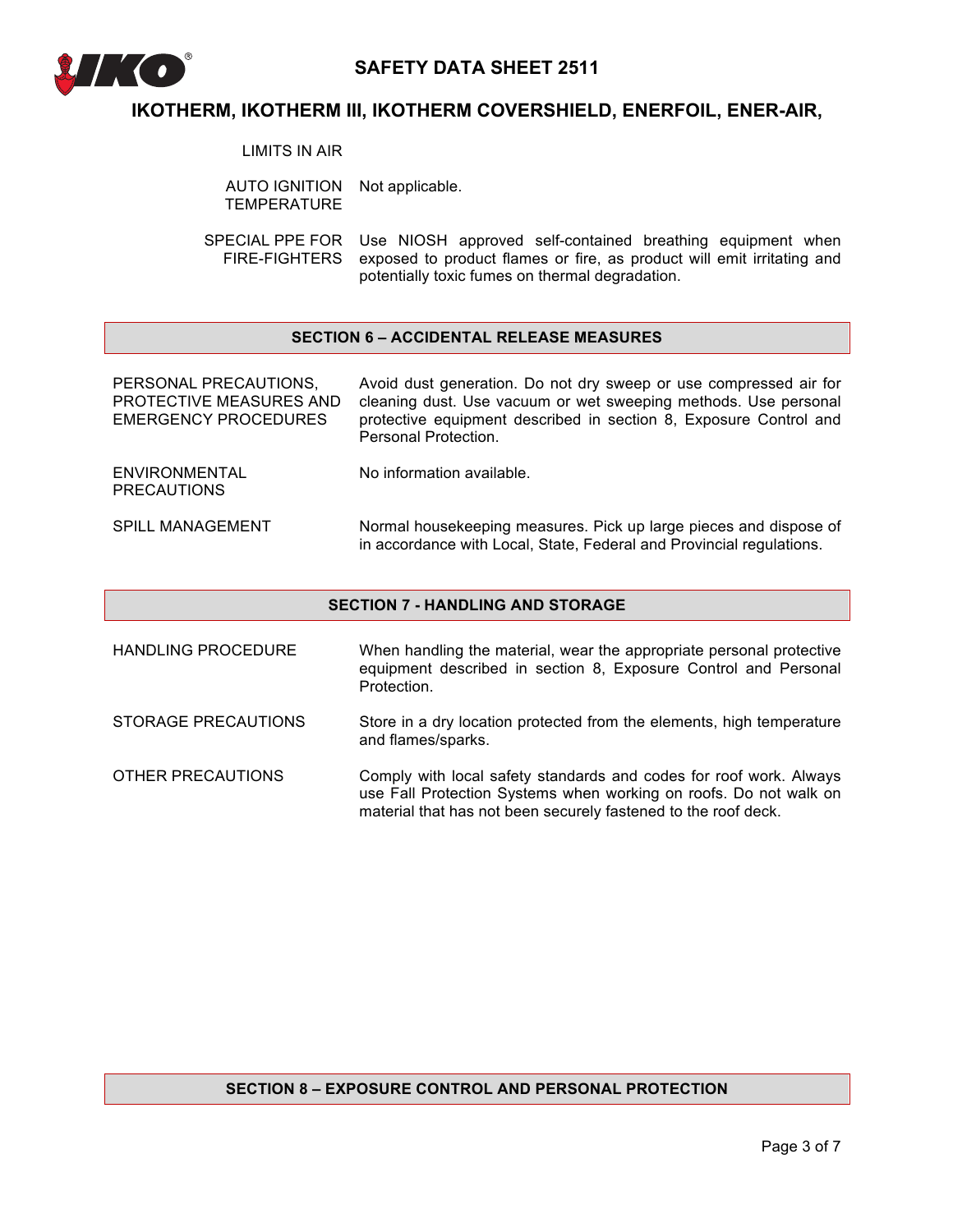

# **IKOTHERM, IKOTHERM III, IKOTHERM COVERSHIELD, ENERFOIL, ENER-AIR,**

|                       |                 |                 | OCCUPATIONAL EXPOSURE LIMITS      |                                 |                  |
|-----------------------|-----------------|-----------------|-----------------------------------|---------------------------------|------------------|
| <b>CHEMICAL NAME</b>  | <b>ALBERTA</b>  | <b>ONTARIO</b>  | <b>BRITISH</b><br><b>COLUMBIA</b> | <b>OSHA</b>                     | <b>ACGIH</b>     |
| Polyisocyanurate Foam | TWA:            | TWA :           | TWA :                             | TWA :                           | TWA :            |
| (Total Dust)          | 10 mg/m $3$     | 10 mg/m $3$     | 10 mg/m $3$                       | 15 mg/m $3$                     | 10 mg/m $3$      |
| Pentane               | TWA:<br>600 ppm | TWA:<br>600 ppm | TWA:<br>600 ppm                   | TWA:<br>1000 ppm                | TWA :<br>600 ppm |
| Fiberglass            | TWA :<br>1 f/cc | TWA :<br>1 f/cc | TWA:<br>1 f/cc                    | No.<br>information<br>available | TWA:<br>1 f/cc   |

ENGINEERING MEASURES Use local exhaust ventilation, if general ventilation is not adequate to control amount in the air.

PERSONAL PROTECTIVE EQUIPMENT:

| <b>RESPIRATORY</b><br><b>PROTECTION</b> | Not required under normal conditions of use, except during cutting of<br>product. Wear NIOSH approved respiratory protection if irritation<br>occurs or exposure limit is exceeded.                        |
|-----------------------------------------|------------------------------------------------------------------------------------------------------------------------------------------------------------------------------------------------------------|
| SKIN AND BODY<br><b>PROTECTION</b>      | Minimize skin contact. Protective gloves may be used when handling<br>material. If excessive dust is generated during cutting, wear long-<br>sleeved clothing, long pants and gloves to reduce irritation. |
| EYE PROTECTION                          | Not required under normal conditions of use, except during cutting of<br>product. Wear safety glasses or safety goggles if irritation occurs or<br>exposure limit is exceeded.                             |
|                                         | HYGIENE MEASURES Wash hands with soap after handling.                                                                                                                                                      |
|                                         | OTHER CONTROLS If contact is unavoidable, wear all necessary protective gear.                                                                                                                              |

## **SECTION 9 – PHYSCAL AND CHEMICAL PROPERTIES**

| APPEARANCE (PHYSICAL<br>STATE, COLOR etc.)        | White or cream coloured with fiberglass felt, aluminum foil or coated<br>glass mat facing. |
|---------------------------------------------------|--------------------------------------------------------------------------------------------|
| <b>ODOR</b>                                       | No odor.                                                                                   |
| <b>ODOR THRESHOLD</b>                             | Not applicable.                                                                            |
| <b>PH</b>                                         | No information available.                                                                  |
| MELTING POINT/FREEZING<br><b>POINT</b>            | No information available.                                                                  |
| INITIAL BOILING POINT AND<br><b>BOILING RANGE</b> | Not applicable.                                                                            |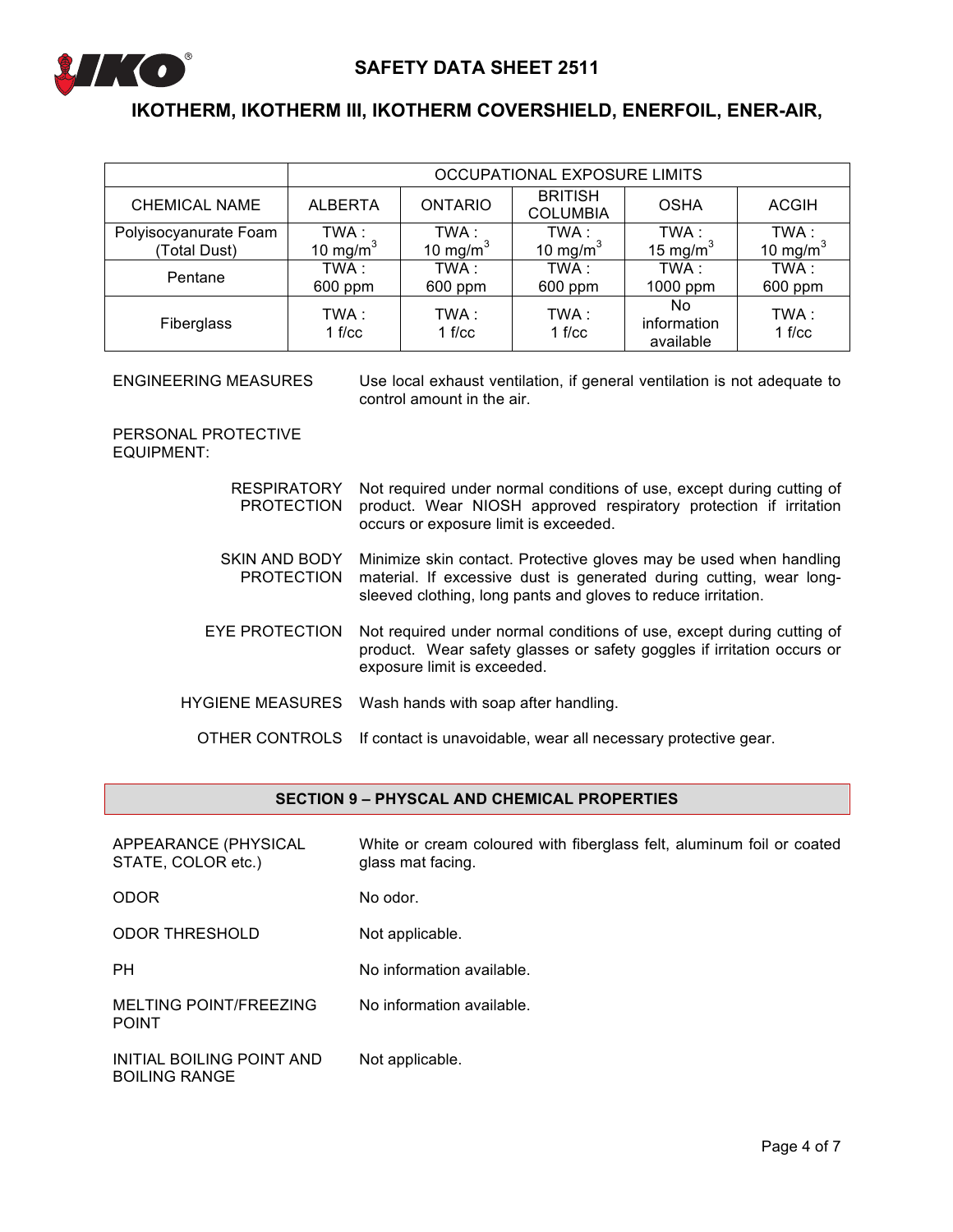

# **IKOTHERM, IKOTHERM III, IKOTHERM COVERSHIELD, ENERFOIL, ENER-AIR,**

| <b>FLASH POINT</b>                                     | Not applicable.           |
|--------------------------------------------------------|---------------------------|
| <b>EVAPORATION RATE</b>                                | Not applicable.           |
| <b>FLAMMABILITY</b>                                    | Not flammable.            |
| UPPER/LOWER<br>FLAMMABILITY/EXPLOSIVE<br><b>LIMITS</b> | Not applicable.           |
| <b>VAPOR PRESSURE</b>                                  | Not applicable.           |
| <b>VAPOR DENSITY</b>                                   | No information available. |
| <b>MOLECULAR WEIGHT</b>                                | No information available. |
| SOLUBILITY(IES)                                        | Insoluble.                |
| <b>PARTITION COEFFICIENT: N-</b><br>OCTANOL/WATER      | No information available. |
| <b>AUTO-IGNITION</b><br><b>TEMPERATURE</b>             | No information available. |
| <b>SPECIFIC GRAVITY</b>                                | No information available. |
| <b>VISCOSITY</b>                                       | No information available. |

## **SECTION 10 – STABILITY AND REACTIVITY**

## REACTIVITY:

|                                            | CHEMICAL STABILITY Stable at ambient temperatures.                                                                                                                |
|--------------------------------------------|-------------------------------------------------------------------------------------------------------------------------------------------------------------------|
| <b>HAZARDOUS REACTIONS</b>                 | POSSIBILITY OF No information available.                                                                                                                          |
|                                            | CONDITIONS TO AVOID Avoid sparks, flames or excessive heat.                                                                                                       |
| INCOMPATIBLE MATERIALS                     | Acetone, methyl ethyl ketone, tetrahydrofuran, chlorine, chloroform,<br>hydrogen peroxide, ethylene dichloride, dimethyl sulfoxide, and<br>dimethyl formaldehyde. |
| <b>HAZARDOUS</b><br>DECOMPOSITION PRODUCTS | $COx$ , smoke, some HCN possible under certain conditions.                                                                                                        |

### **SECTION 11 – TOXICOLOGICAL INFORMATION**

ACUTE/CHRONIC TOXICITY None known.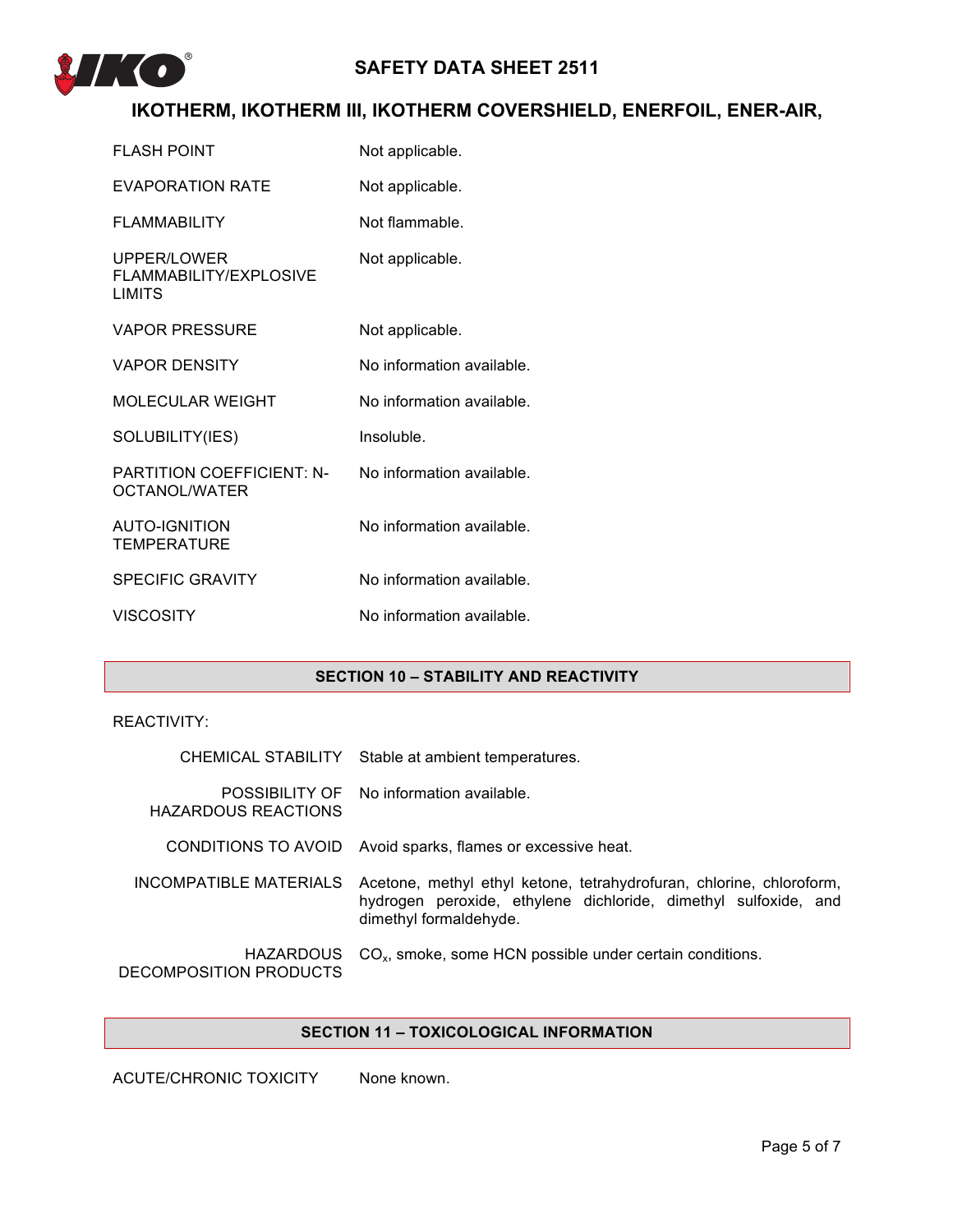

# **IKOTHERM, IKOTHERM III, IKOTHERM COVERSHIELD, ENERFOIL, ENER-AIR,**

| <b>MEDICAL CONDITIONS</b><br><b>AGGRAVATED BY EXPOSURE</b>                    | No information available.                                                           |
|-------------------------------------------------------------------------------|-------------------------------------------------------------------------------------|
| PRIMARY ROUTE OF<br><b>EXPOSURE</b>                                           | Inhalation                                                                          |
| <b>HEALTH EFFECTS:</b>                                                        |                                                                                     |
| <b>EYES</b>                                                                   | Dust may cause mechanical eye irritation and redness.                               |
| <b>SKIN</b>                                                                   | Frequent or prolonged contact may cause skin irritation.                            |
| <b>INHALATION</b>                                                             | Dust inhalation may cause respiratory irritation.                                   |
| <b>INGESTION</b>                                                              | Ingestion is unlikely. If ingested, may cause irritation of the digestive<br>tract. |
| STOT (SPECIFIC TARGET<br><b>ORGAN TOXICITY)-</b><br><b>SINGLE EXPOSURE</b>    | No information available.                                                           |
| STOT (SPECIFIC TARGET<br><b>ORGAN TOXICITY) -</b><br><b>REPEATED EXPOSURE</b> | No information available.                                                           |
| <b>CARCINOGENICITY</b>                                                        | No information available                                                            |
| <b>REPRODUCTIVE TOXICITY:</b>                                                 |                                                                                     |
| <b>DEVELOPMENT</b><br>OF OFFSPRING                                            | No information available.                                                           |
| <b>SEXUAL FUNCTION</b><br><b>AND FERTILITY</b>                                | No information available.                                                           |
| <b>GERM CELL MUTAGENICITY</b>                                                 | No information available.                                                           |

### **SECTION 12 – ECOLOGICAL INFORMATION**

- ECOTOXICITY No information available.
- PERSISTENCE & **DEGRADABILITY** No information available.
- BIODEGRADATION MOBILITY No information available.

BIOACCUMULATION POTENTIAL

No information available.

## **SECTION 13 – DISPOSAL CONSIDERATIONS**